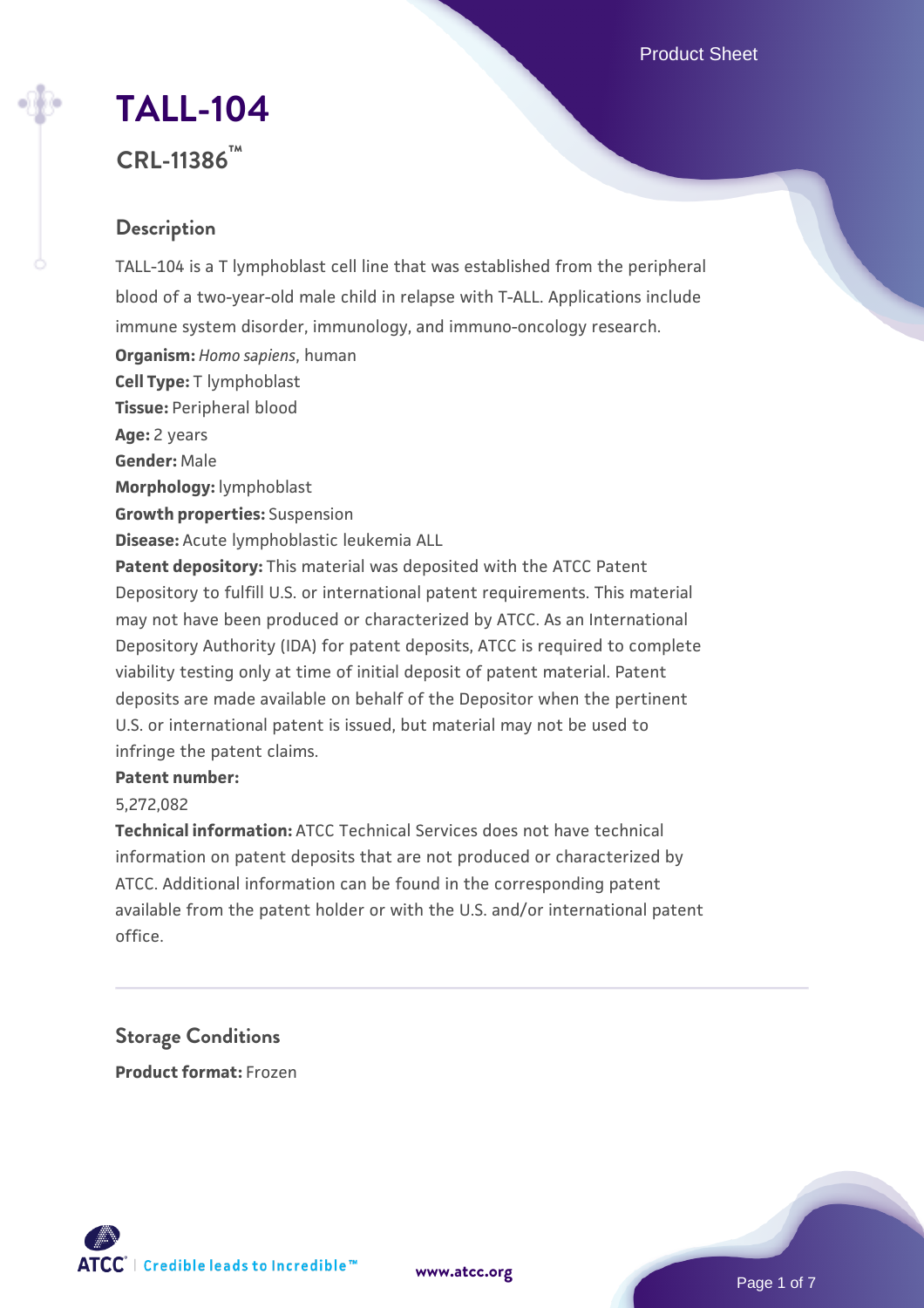**Storage conditions:** Vapor phase of liquid nitrogen

#### **Intended Use**

This product is intended for laboratory research use only. It is not intended for any animal or human therapeutic use, any human or animal consumption, or any diagnostic use.



# **Biosafety Level 1**

ATCC determines the biosafety level of a material based on our risk assessment as guided by the current edition of *Biosafety in Microbiological and Biomedical Laboratories (BMBL)*, U.S. Department of Health and Human Services. It is your responsibility to understand the hazards associated with the material per your organization's policies and procedures as well as any other applicable regulations as enforced by your local or national agencies.

ATCC highly recommends that appropriate personal protective equipment is always used when handling vials. For cultures that require storage in liquid nitrogen, it is important to note that some vials may leak when submersed in liquid nitrogen and will slowly fill with liquid nitrogen. Upon thawing, the conversion of the liquid nitrogen back to its gas phase may result in the vial exploding or blowing off its cap with dangerous force creating flying debris. Unless necessary, ATCC recommends that these cultures be stored in the vapor phase of liquid nitrogen rather than submersed in liquid nitrogen.

**Certificate of Analysis**

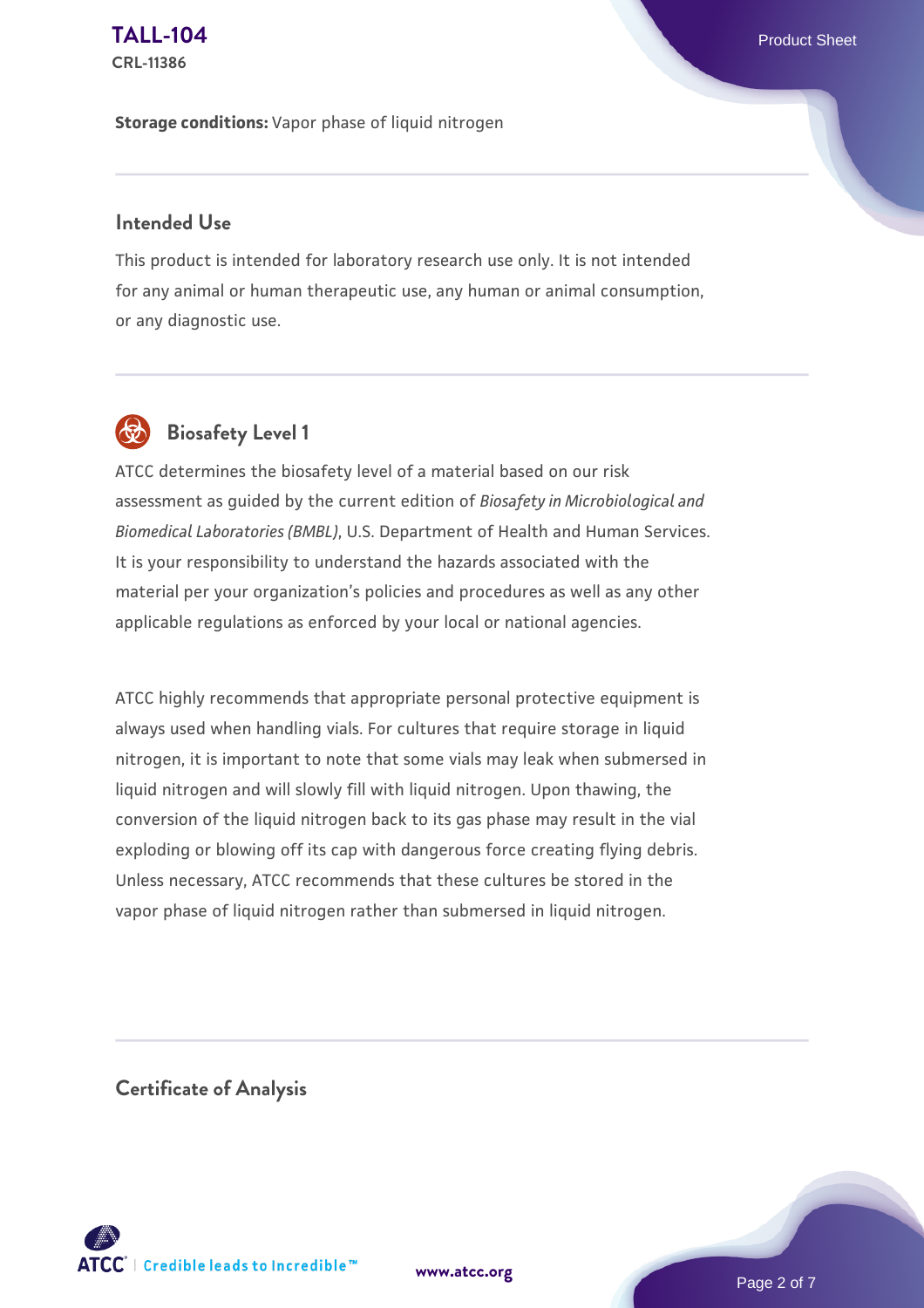For batch-specific test results, refer to the applicable certificate of analysis that can be found at www.atcc.org.

#### **Growth Conditions**

**Temperature:** 37°C **Atmosphere: 95% Air, 5% CO<sub>2</sub>** 

## **Handling Procedures**

#### **Unpacking and storage instructions:**

- 1. Check all containers for leakage or breakage.
- 2. Remove the frozen cells from the dry ice packaging and immediately place the cells at a temperature below -130°C, preferably in liquid nitrogen vapor, until ready for use.

**Complete medium:** The base medium for this cell line is RPMI-1640 (ATCC 30- 2001). To make the complete growth medium, add the following components to 400 mL of the base medium:

- Fetal Bovine Serum (ATCC 30-2020) to a final concentration of 20%.
- $\,$   $\,$  1 vial IL-2 IS (10 µg), premium grade (Miltenyi cat# 130-097744\*). Contents of vial can be rehydrated with 1 mL of culture medium and then added directly to the bottle of formulated medium.

**\*Note:** The biological activity of cat# 130-097-744 is at least 5.0 x 10<sup>6</sup> units/mg but may be as high as  $9.0 \times 10^6$  units/mg per Miltenyi. This may cause the final formulation of IL-2 to be greater than 100 units/mL **Note:** Complete culture medium has a recommended shelf life of one month when being stored at 2-8°C. Vendor does not provide stability information, but suggested material should be good for up to a month after formulation. **Handling Procedure:**

To insure the highest level of viability, thaw the vial and initiate the culture as soon as possible upon receipt. If upon arrival, continued storage of the frozen culture is necessary, it should be stored in liquid nitrogen vapor phase and not at -70°C. Storage at -70°C will result in loss of viability.

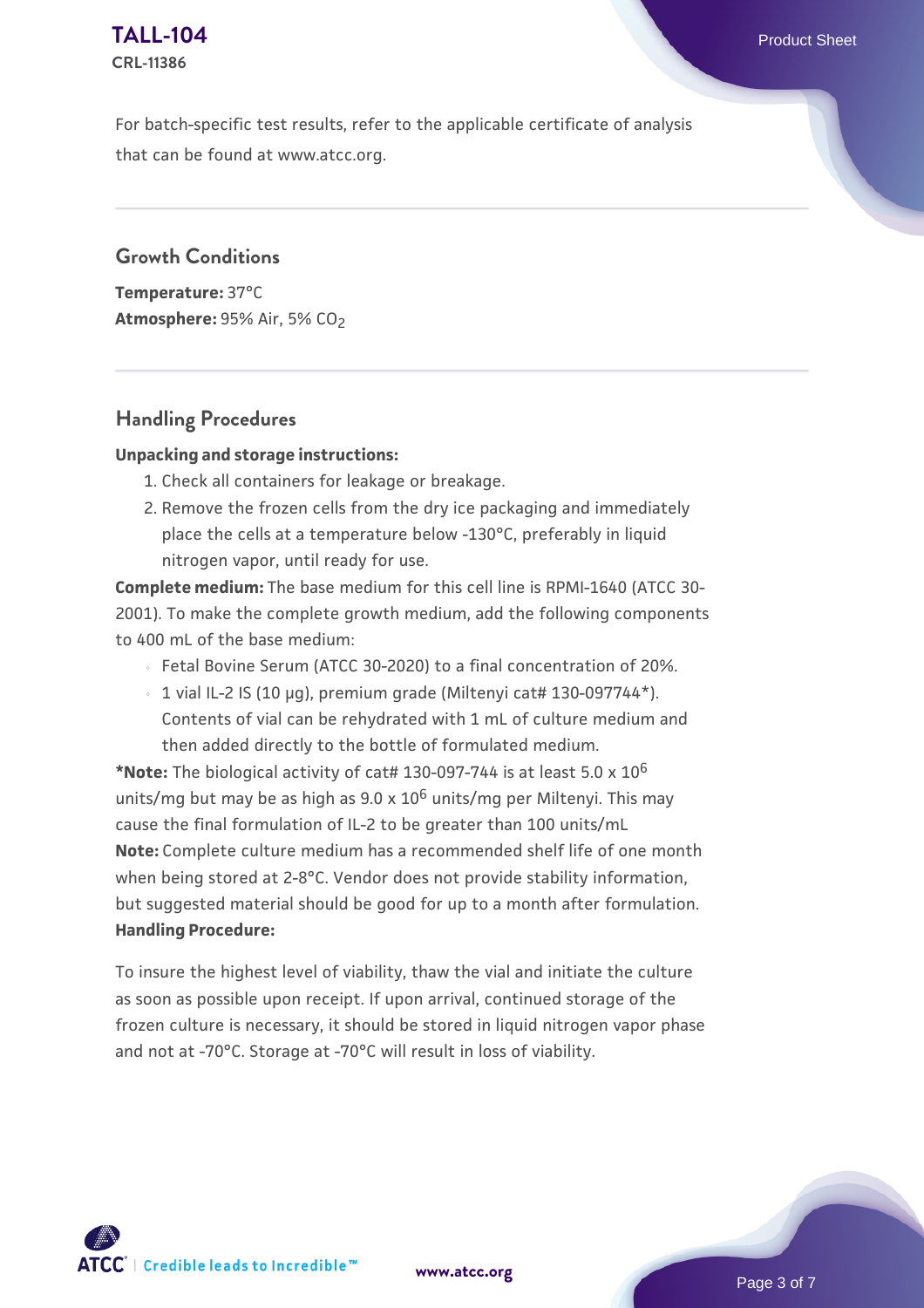- 1. Thaw the vial by gentle agitation in a 37°C water bath. To reduce the possibility of contamination, keep the O-ring and cap out of the water. Thawing should be rapid (approximately 2 minutes).
- 2. Remove the vial from the water bath as soon as the contents are thawed, and decontaminate by dipping in or spraying with 70% ethanol. All of the operations from this point on should be carried out under strict aseptic conditions.
- 3. Transfer the vial contents to a centrifuge tube containing 9.0 mL complete culture medium and spin at approximately 125 x g for 5 to 7 minutes.
- 4. Resuspend cell pellet with the recommended complete medium (see the specific batch information for the culture recommended dilution ratio) and dispense into an appropriate size culture flask. It is important to avoid excessive alkalinity of the medium during recovery of the cells. It is suggested that, prior to the addition of the vial contents, the culture vessel containing the complete growth medium be placed into the incubator for at least 15 minutes to allow the medium to reach its normal pH (7.0 to 7.6).
- 5. Incubate the culture at 37°C in a suitable incubator. A 5% CO<sub>2</sub> in air atmosphere is recommended if using the medium described on this product.

#### **Subculturing procedure:**

Cultures can be maintained by addition or replacement of fresh medium. Start cultures at least 8 X 10<sup>5</sup> cells/mL.

**Note:** IL-2 rapidly loses its potency in medium, it is important that fresh IL-2 be used. Successful growth of this cell line is very dependent upon the quality of IL-2 used in the growth medium. ATCC recommends using the highest quality IL-2 available.

**Interval:** Maintain between 4 X 105 and 1 X 106 cells/mL.

**Medium Renewal:** Add medium as cell density increases

**Reagents for cryopreservation:** RPMI-1640 + 20% Gibco Knockout SR (Thermofisher Scientific cat# 10828010) + 10% DMSO. Freeze at a cell density of at least 15 x  $10^6$  cells/mL. Cell culture tested DMSO is available as ATCC 4-X.

**Material Citation**

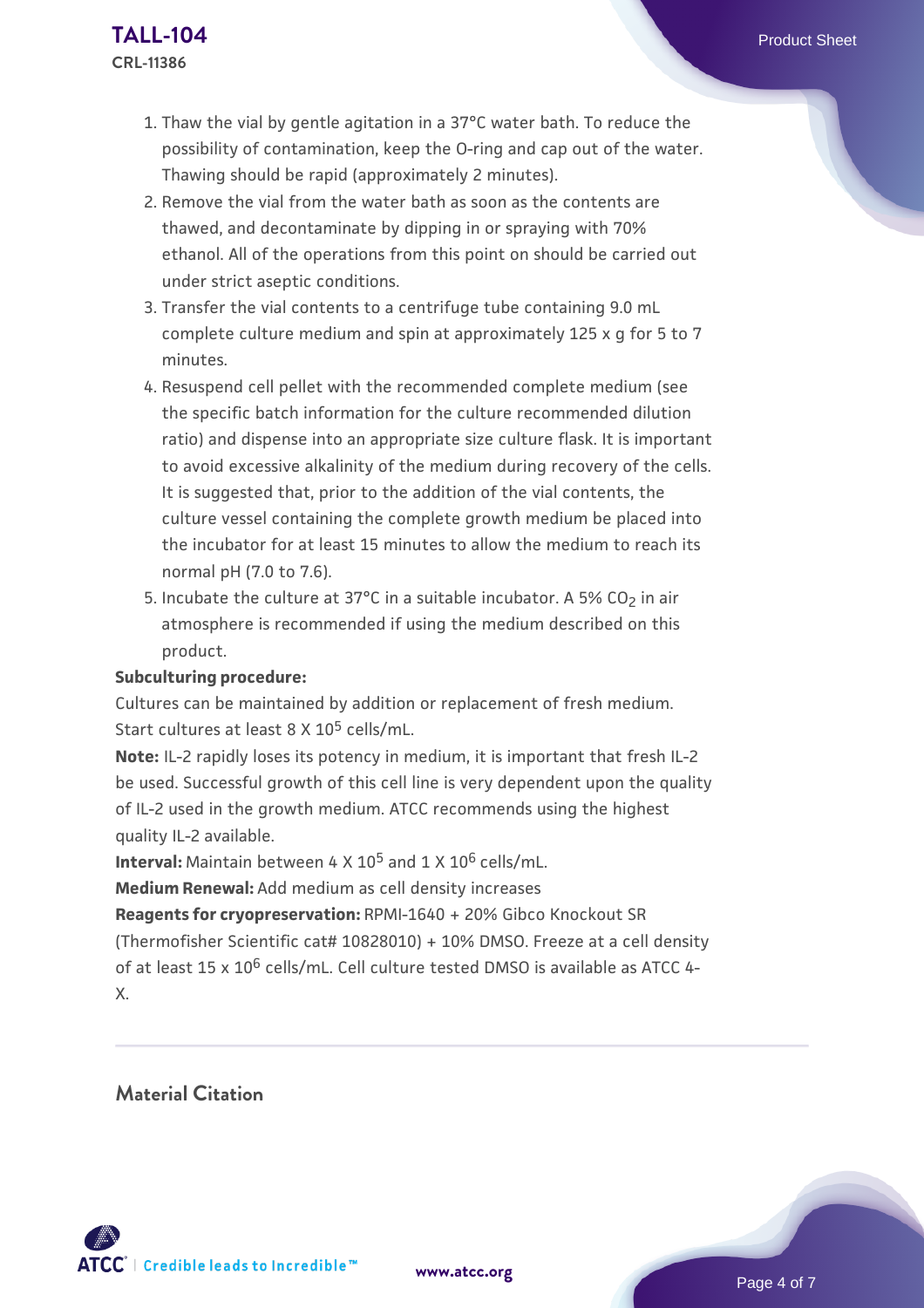If use of this material results in a scientific publication, please cite the material in the following manner: TALL-104 (ATCC CRL-11386)

#### **References**

References and other information relating to this material are available at www.atcc.org.

## **Warranty**

The product is provided 'AS IS' and the viability of  $ATCC<sup>®</sup>$  products is warranted for 30 days from the date of shipment, provided that the customer has stored and handled the product according to the information included on the product information sheet, website, and Certificate of Analysis. For living cultures, ATCC lists the media formulation and reagents that have been found to be effective for the product. While other unspecified media and reagents may also produce satisfactory results, a change in the ATCC and/or depositor-recommended protocols may affect the recovery, growth, and/or function of the product. If an alternative medium formulation or reagent is used, the ATCC warranty for viability is no longer valid. Except as expressly set forth herein, no other warranties of any kind are provided, express or implied, including, but not limited to, any implied warranties of merchantability, fitness for a particular purpose, manufacture according to cGMP standards, typicality, safety, accuracy, and/or noninfringement.

#### **Disclaimers**

This product is intended for laboratory research use only. It is not intended for any animal or human therapeutic use, any human or animal consumption,



Page 5 of 7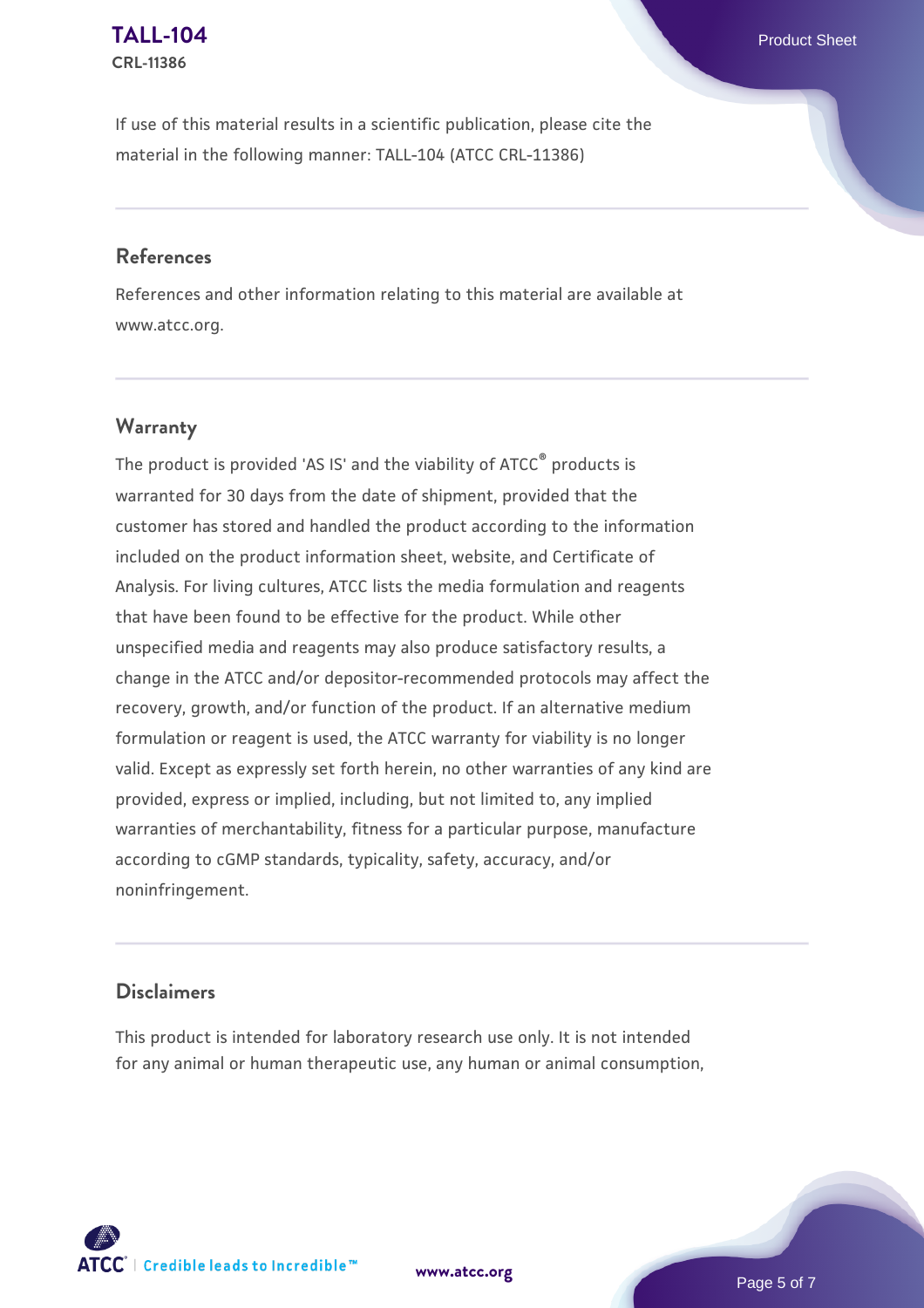or any diagnostic use. Any proposed commercial use is prohibited without a license from ATCC.

While ATCC uses reasonable efforts to include accurate and up-to-date information on this product sheet, ATCC makes no warranties or representations as to its accuracy. Citations from scientific literature and patents are provided for informational purposes only. ATCC does not warrant that such information has been confirmed to be accurate or complete and the customer bears the sole responsibility of confirming the accuracy and completeness of any such information.

This product is sent on the condition that the customer is responsible for and assumes all risk and responsibility in connection with the receipt, handling, storage, disposal, and use of the ATCC product including without limitation taking all appropriate safety and handling precautions to minimize health or environmental risk. As a condition of receiving the material, the customer agrees that any activity undertaken with the ATCC product and any progeny or modifications will be conducted in compliance with all applicable laws, regulations, and guidelines. This product is provided 'AS IS' with no representations or warranties whatsoever except as expressly set forth herein and in no event shall ATCC, its parents, subsidiaries, directors, officers, agents, employees, assigns, successors, and affiliates be liable for indirect, special, incidental, or consequential damages of any kind in connection with or arising out of the customer's use of the product. While reasonable effort is made to ensure authenticity and reliability of materials on deposit, ATCC is not liable for damages arising from the misidentification or misrepresentation of such materials.

Please see the material transfer agreement (MTA) for further details regarding the use of this product. The MTA is available at www.atcc.org.

This material is cited in a US and/or international patent and may not be used to infringe the claims. Depending on the wishes of the Depositor, ATCC may be required to inform the Depositor of the party to which the material was furnished.

**Copyright and Trademark Information**